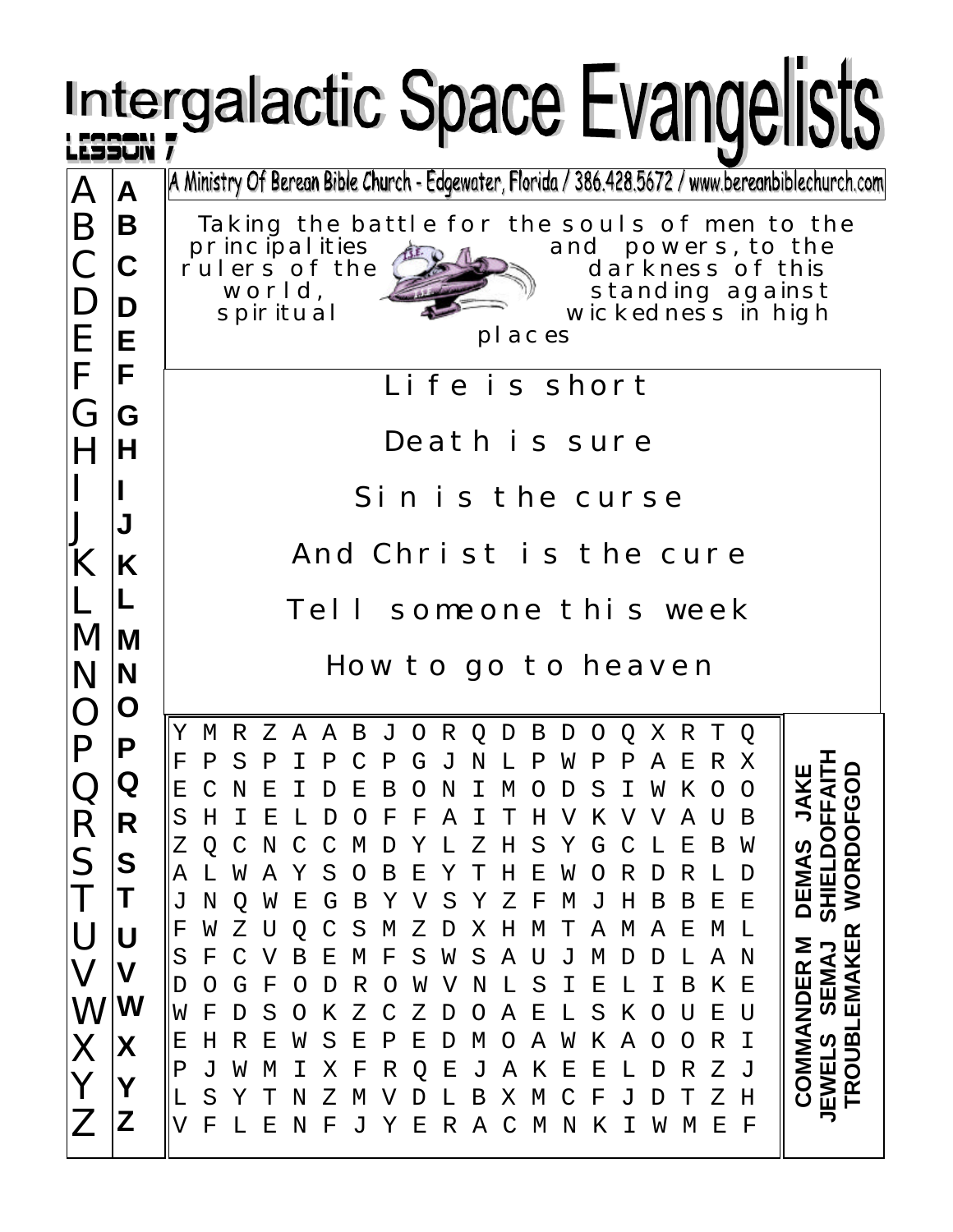## **The** Intergalactic Space Evangelist Part 7 Blind Man's Bluff

P1 You remember last time that the IDD were threatening to blast SemaJ into space without a spacesuit if *Falcon 1* came any closer. However our team members quickly devised a plan to save SemaJ.

P2 Jake fire the SWORD! A blazing beam of super hot, super white LIGHT erupted from the SWORD on *Falcon 1* and slammed into the IDD ship.

P3 LOCK, LOCK, LOCK, I have a lock on SemaJ! Shouted JR. QUICK get him out of there shouted KEL, the IDD ship is going to explode! At that very instant the IDD ship jerked and bucked like a wild stallion and blew up into a billion tiny parts.

P4 Where is SemaJ?! Shouted Jewels, Jake & KEL all at the same time. The RTD (rapture transport device) began to sparkle and whine. Then a shape began to materialize. It was SemaJ!

P5 The whole ISE team rushed forward to see SemaJ. They had all risked their lives to save him and they were so glad to see him back again.

P6 How did you manage to get me out of there asked SemaJ? It looked really bad specially when I saw the SWORD firing. We worked as a team SemaJ! Said Commander M. And that is something you have learned!

P7 SemaJ bowed his head and said, Yes I have learned my lesson. I caused all of you to be put into danger to save me. I was being a selfish brat. But I am so glad you all came for me!

P8 But we must not stand around talking, said SemaJ. We have to get to De L'aveugle before it is too late. I over heard the IDD talking and they plan on blinding everyone on De L'aveugle to God's word! And if that happens then the whole population of that planet will be eternally lost!

P9 Did they say how they were going to do that, asked JR? Yes, said SemaJ, they have a machine that spews out lies about God, creation and godly values 24 hours a day. Every home on De L'aveugle has a Truth Violator or **TV** that receives these lies.

P10 Then the first thing we must do is shut down that machine said KEL. And then we have to give them all a chance to hear the Word of God.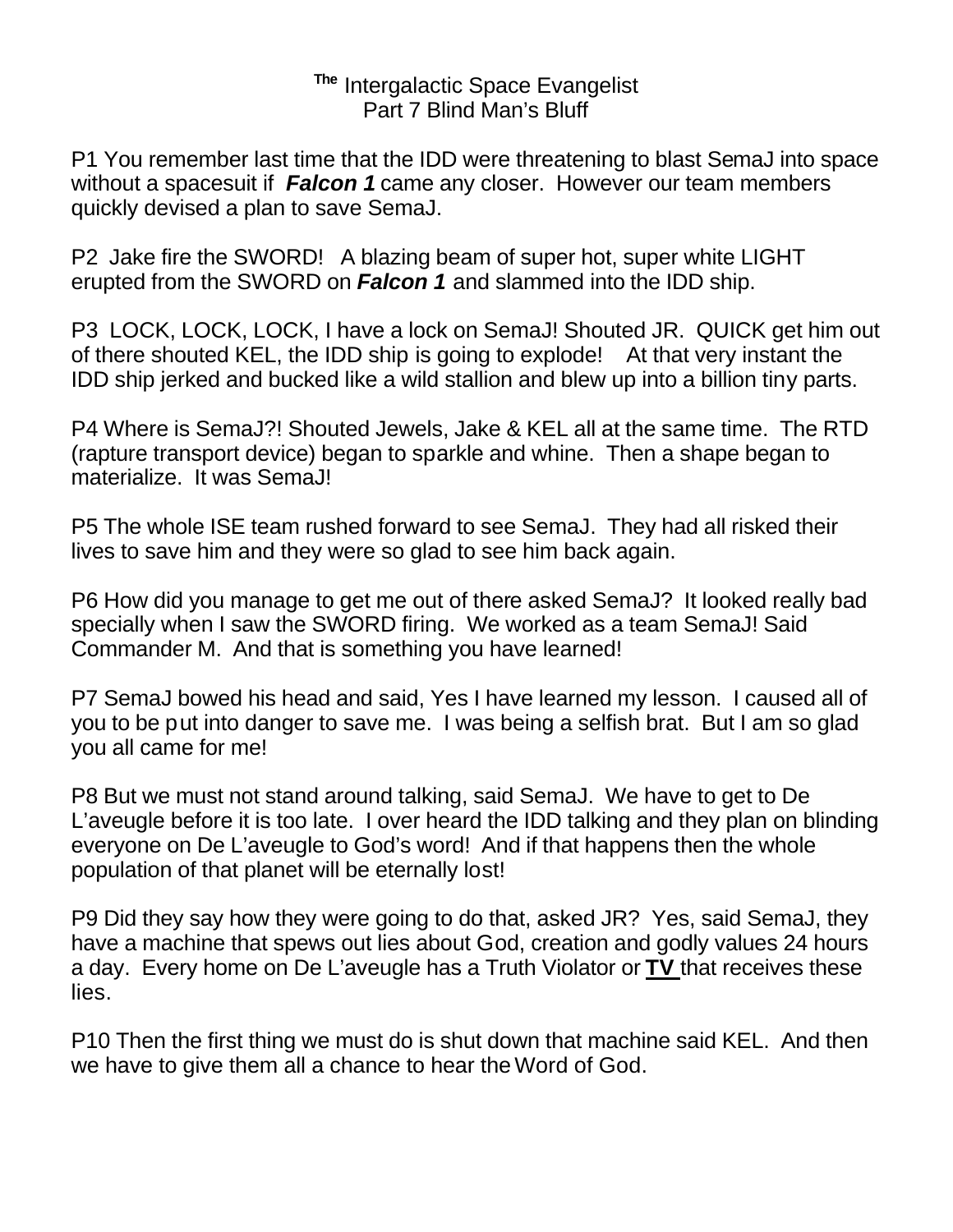P11 It will not be easy, said SemaJ. The IDD knows we are coming and they are NOT happy about it. So be it, said Commander M. Those people on De L'aveugle must hear the truth before it is too late. It may be too late already, said Matty! LOOK!!!!

P12 Is this the end of De L'aveugle? Will the ISE team be in time? What was it that Matty saw? Tune in again next time for more adventures of the (tumm, dumm, dum) Intergalactic Space Evangelist!

## <u>LS.E. TRAINING SECTOR II COMMANDER M SAYS</u>



When the ISE team gets to De L'aveugle they will have to be ready to give the gospel to the people there. The truth of the gospel will be like turning on the lights in the dark room of their minds.

There are 5 things that the ISE team will be telling the people on De L'aveugle to free their minds. Let's discuss them in class today.

1. They must be told they are sinners. Why must they know this? Romans 3:10, 3:23

2. The must be told what will happen to them if they do not get saved. Why must they know this? Romans 6:23

3. They must be told they cannot do ANYTHING to get this gift. Why must they know this? (remember gift and prize) Romans 4:5

4. They must be told exactly what the Lord Jesus Christ did for them. Why must they know this? 1Cor.15:3-4

5. They must be told to trust in Christ and Christ alone. Why must they be told this? Ephesians 1:13